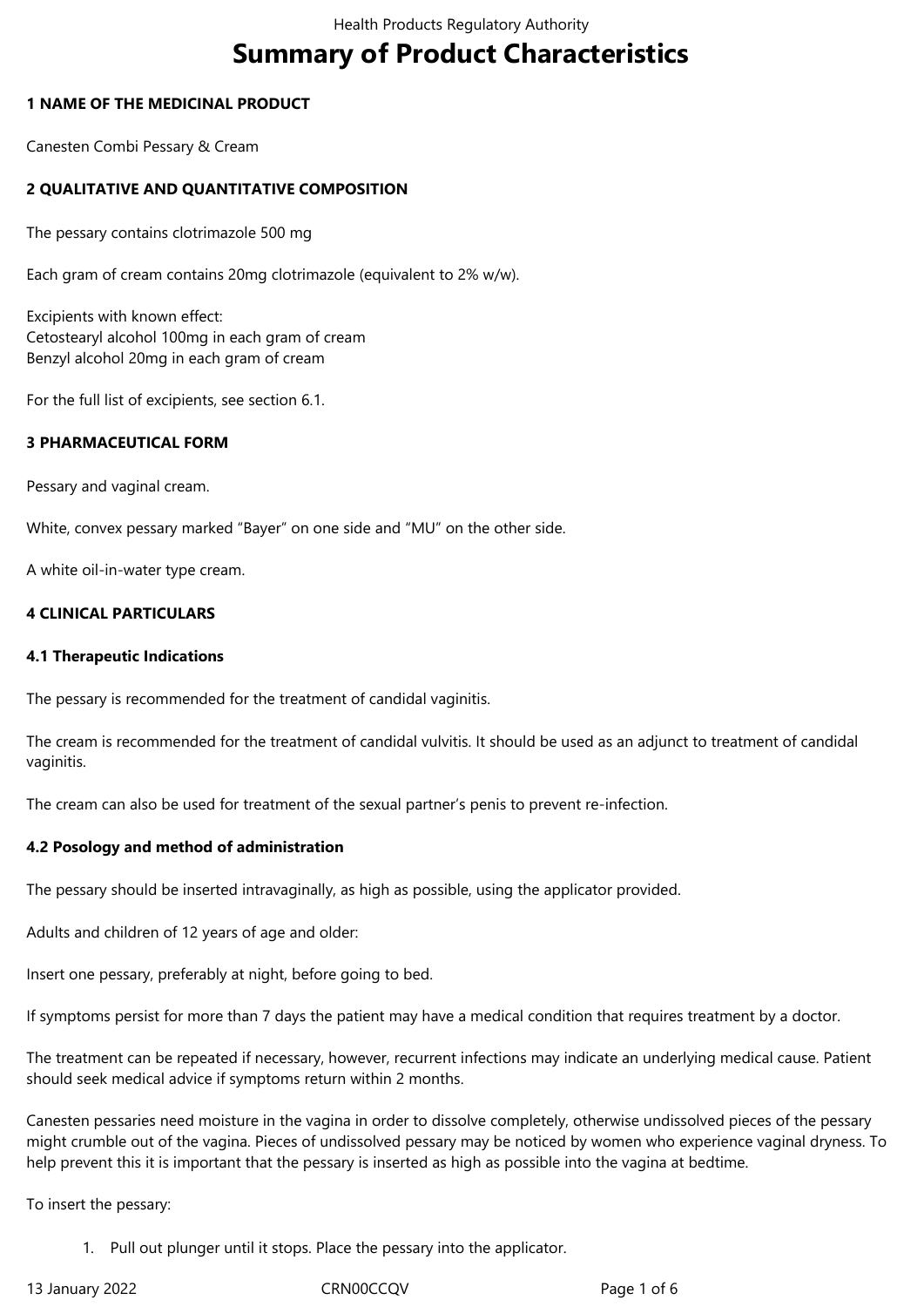#### Health Products Regulatory Authority

- 2. Carefully insert the applicator containing the pessary as deeply as is comfortable into the vagina. This is best done with the patient lying on her back with the knees bent up.
- 3. Push plunger until it stops, thereby depositing the pessary into the vagina. Withdraw the applicator and dispose of it hygienically.

The cream should be applied two or three times daily to the vulva and surrounding area and rubbed in gently.

If the cream is being used for treatment of the sexual partner's penis it should be applied two or three times daily for up to two weeks.

Children under 12 years of age:

As this product is administered with an applicator, paediatric use is not recommended.

## **4.3 Contraindications**

Hypersensitivity to the active substance or to any of the excipients listed in section 6.1.

## **4.4 Special warnings and precautions for use**

Medical advice should be sought if this is the first time the patient has experienced symptoms of candidal vaginitis.

Before using Canesten Combi Pessary & Cream, medical advice must be sought if any of the following are applicable:

- More than two infections of candidal vaginitis in the last 6 months.
- Previous history of a sexually transmitted disease or exposure to partner with a sexually transmitted disease.
- Pregnancy or suspected pregnancy.
- Aged under 12 or over 60 years.
- Known hypersensitivity to imidazoles or other vaginal antifungal products.

Canesten Combi Pessary & Cream should not be used if the patient has any of the following symptoms whereupon medical advice should be sought:

- Irregular vaginal bleeding.
- Abnormal vaginal bleeding (vaginal haemorrhage) or a blood-stained discharge.
- Vulval or vaginal ulcers, blisters or sores.
- Lower abdominal pain or dysuria.
- Any adverse events such as redness, irritation or swelling associated with the treatment.
- Fever (temperature of  $38^{\circ}$ C or above) or chills.
- Nausea or vomiting.
- Diarrhoea.
- Foul smelling vaginal discharge.
- Back pain.
- Associated shoulder pain.

Treatment during the menstrual period should be avoided due to the risk of the pessary being washed out by the menstrual flow. The treatment should be finished before the onset of menstruation.

Do not use tampons, intravaginal douches, spermicides or other vaginal products while using this product.

Avoidance of vaginal intercourse in case of vaginal infection is recommended while using this product because your partner could become infected.

When used in pregnancy, the pessary should be inserted without using an applicator (see "Pregnancy").

Avoid contact with eyes and do not swallow.

This product contains cetostearyl alcohol, which may cause local skin reactions (e.g. contact dermatitis). The product also contains benzyl alcohol which may cause allergic reactions and mild local irritation.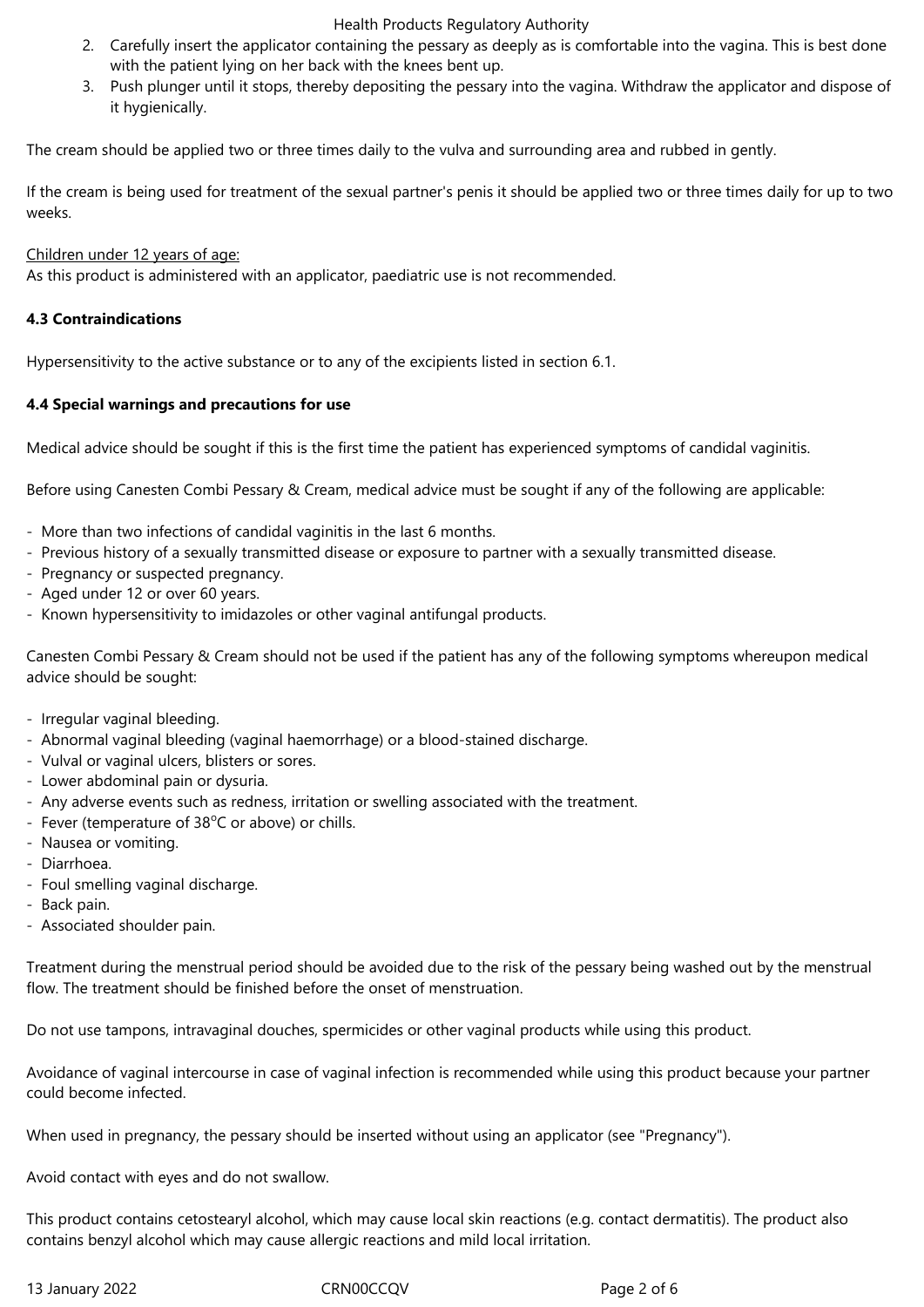# **4.5 Interaction with other medicinal products and other forms of interactions**

Laboratory tests have suggested that, when used together, this product may cause damage to latex contraceptives. Consequently the effectiveness of such contraceptives may be reduced. Patients should be advised to use alternative precautions for at least five days after using this product.

Concomitant treatment with vaginal clotrimazole and oral tacrolimus (FK-506; immunosuppressant) might lead to increased tacrolimus plasma levels and similarly with sirolimus. Patients should thus be thoroughly monitored for symptoms of tacromilus or sirolimus overdosage, if necessary by determination of the respective plasma levels.

# **4.6 Fertility, pregnancy and lactation**

Pregnancy:

There are limited data available from the use of clotrimazole in pregnant women. Animal studies with clotrimazole have shown reproductive toxicity at high oral doses (see section 5.3). At the low systemic exposures of clotrimazole following vaginal treatment, harmful effects are considered unlikely. Clotrimazole may be use during pregnancy, but only under the direction of a doctor or midwife.

During pregnancy the treatment should be carried out with clotrimazole vaginal tablets, since these can be inserted without using an applicator.

## Breast-feeding:

There are no data on the excretion of clotrimazole into human milk. However, systemic absorption is minimal after administration and it is unlikely to lead to systemic effects. Clotrimazole may be used during lactation under medical supervision.

Fertility:

No human studies of the effects of clotrimazole on fertility have been performed, however, animal studies have not demonstrated any effects of the drug on fertility (see Section 5.3).

# **4.7 Effects on ability to drive and use machines**

The medication has no or negligible influence on the ability to drive or use machinery.

# **4.8 Undesirable effects**

Frequency not known. The following adverse reactions have been identified during post-approval use of Clotrimazole. Because these reactions are reported voluntarily from a population of uncertain size, it is not always possible to reliably estimate their frequency.

#### Immune system disorders

Hypersensitivity, anaphylactic reactions, angioedema Allergic reaction (ME) with symptoms such as dyspnea (PT), hypotension (PT), syncope (PT), urticaria

Skin and subcutaneous tissue disorders Rash

Reproductive system and breast disorders

Vulvovaginal discomfort, vulvovaginal burning sensation, vaginal exfoliation, vulvovaginal pruritus, vulvovaginal pain, vaginal haemorrhage, vaginal discharge, vulvovaginal erythema.

Gastrointestinal disorders Abdominal pain, nausea

General disorders and administration site conditions Application site irritation, oedema, pain

13 January 2022 CRN00CCQV Page 3 of 6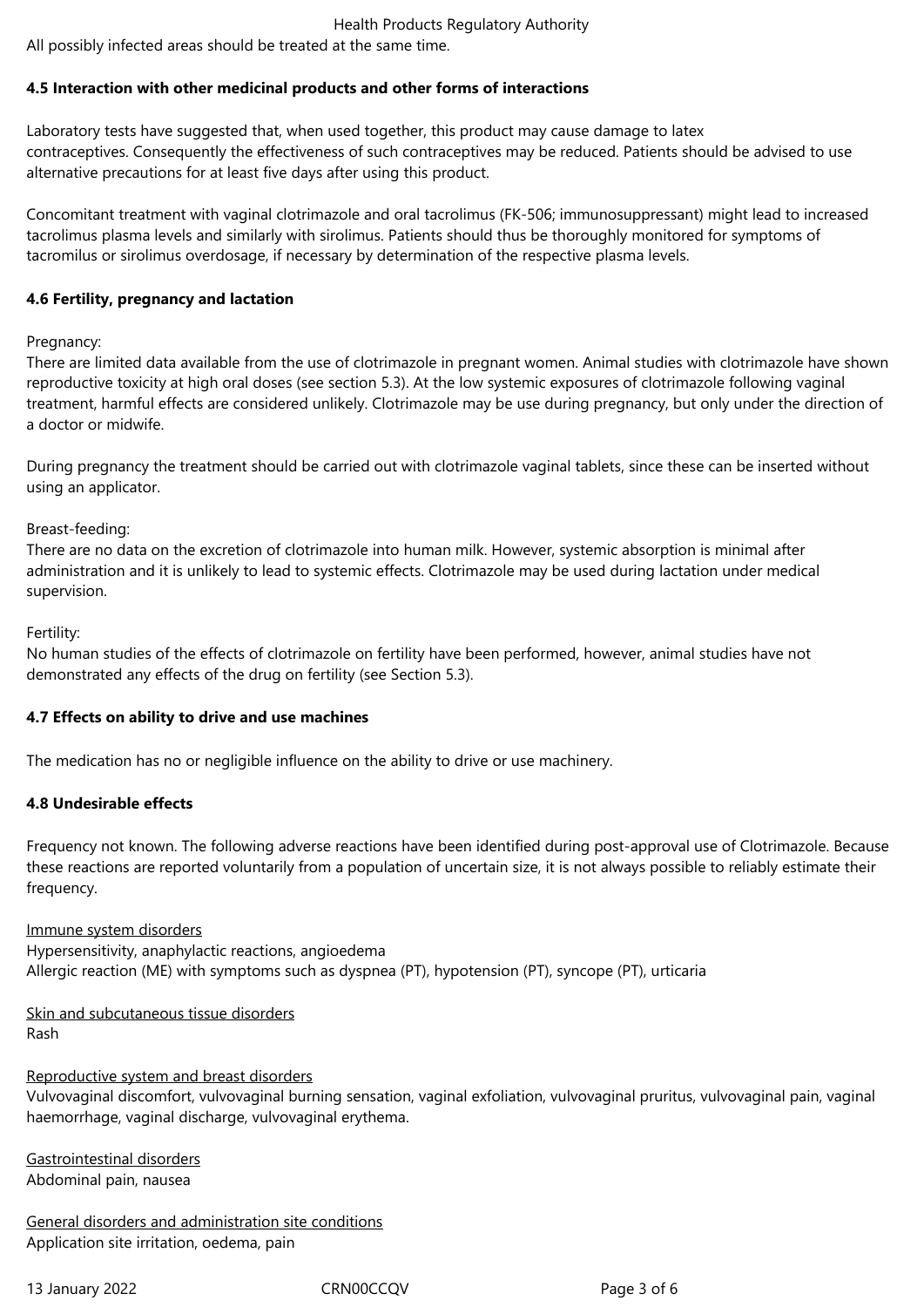monitoring of the benefit/risk balance of the medicinal product. Healthcare professionals are asked to report any suspected adverse reactions via HPRA Pharmacovigilance Website: www.hpra.ie.

## **4.9 Overdose**

In the event of accidental oral ingestion, routine measur[es such as ga](http://www.hpra.ie/)stric lavage should be performed only if clinical symptoms of overdose become apparent (e.g. dizziness, nausea or vomiting).

## **5 PHARMACOLOGICAL PROPERTIES**

#### **5.1 Pharmacodynamic properties**

Pharmacotherapeutic group: Gynaecological antiifectives and antiseptics – imidazole derivates. ATC Code: G01AF02

#### Mechanism of Action

Clotrimazole acts against fungi by inhibiting ergosterol synthesis. Inhibition of ergosterol synthesis leads to structural and functional impairment of the cytoplasmic membrane.

Pharmacodynamic Effects Clotrimazole has a broad antimycotic spectrum of action *in vitro* and *in vivo*, which includes dermatophytes, yeasts, moulds, etc.

Under appropriate test conditions, the MIC values for these types of fungi are in the region of less than 0.062 –8.0 microgram/ml substrate. The mode of action of clotrimazole is fungistatic or fungicidal depending on the concentration of clotrimazole at the site of infection. *In vitro* activity is limited to proliferating fungal elements; fungal spores are only slightly sensitive.

In addition to its antimycotic action, clotrimazole also acts on gram-positive microorganisms (streptococci/staphylococci /Gardnerella vagiinalis) and gram-negative microorganisms (Bacteroides). It has no effect on lactobacilli.

*In vitro*, clotrimazole inhibits the multiplication of Corynebacteria and gram-positive cocci – with the exception of enterococci – in concentrations of 0.5 – 10 microgram/ml substrate.

Primarily resistant variants of sensitive fungal species are very rare; the development of secondary resistance by sensitive fungi has so far only been observed in very isolated cases under therapeutic conditions.

# **5.2 Pharmacokinetic properties**

Pharmacokinetic investigations after vaginal application have shown that only a small amount of clotrimazole (3-10% of the dose) is absorbed. Due to the rapid hepatic metabolism of absorbed clotrimazole into pharmacologically inactive metabolites the resulting peak plasma concentrations of clotrimazole after vaginal applications of a 500mg dose were less than 10 ng/ml, reflecting that clotrimazole applied intravaginally does not lead to measurable systemic effects or side effects.

Pharmacokinetic investigations after dermal application have shown that clotrimazole is practically not absorbed from the intact or inflamed skin into the human blood circulation. The resulting peak serum concentrations of clotrimazole were below the detection limit of 0.001 microgram/ml, reflecting that clotrimazole applied topically does not lead to measurable systemic effects or side effects.

# **5.3 Preclinical safety data**

Non-clinical data reveal no special hazard for humans based on conventional studies of safety pharmacology, repeated dose toxicity, genotoxicity, carcinogenic potential and toxicity to reproduction and development.

The local and systemic tolerance of clotrimazole in different dosage forms was assessed in intravaginal studies in dogs and monkeys and in subacute dermal studies in rabbits. There was no evidence of treatment-related local or systemic adverse effects in any of these studies.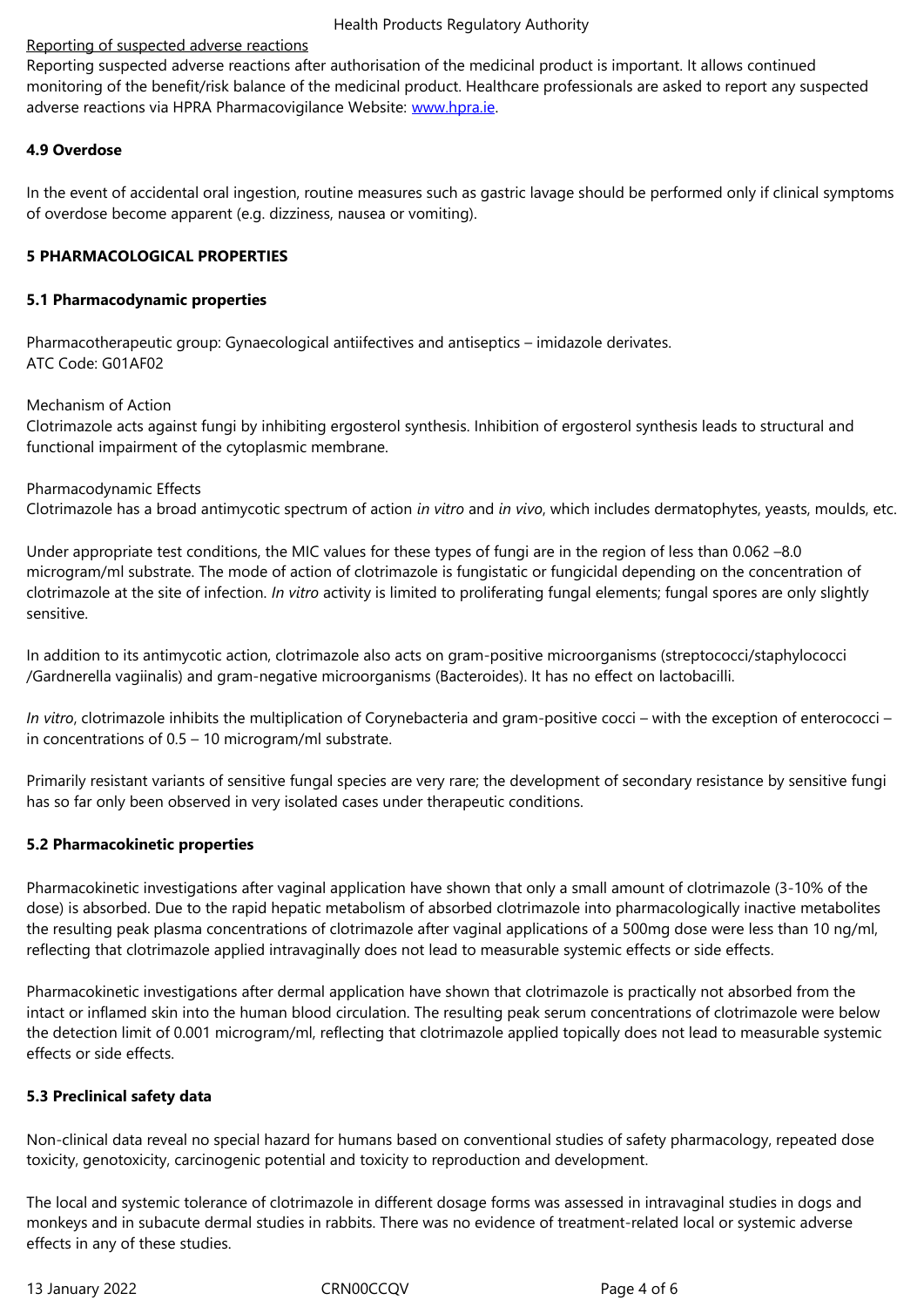Health Products Regulatory Authority The oral toxicity of clotrimazole has been well-studied.

Following a single oral administration, clotrimazole was slightly-to-moderately toxic in experimental animals, with LD50 values of 761 to 923 mg/kg bw for mice, 95 to 114 mg/kg bw for newborn rats and 114 to 718 mg/kg bw for adult rats, > 1000 mg/kg bw for rabbits, and > 2000 mg/kg bw for dogs and cats.

In repeated dose oral studies conducted in rats and dogs, the liver was found to be the primary target organ for toxicity. This was evidenced by an increase in serum transaminase activities and the appearance of liver vacuolation and fatty deposits starting at 50 mg/kg in the chronic (78-week) rat study and at 100 mg/kg in the subchronic (13-week) dog study.

Clotrimazole has been extensively studied in in vitro and in vivo mutagenicity assays, and no evidence of mutagenic potential was found. A 78-week oral dosing study of clotrimazole in rats did not show any carcinogenic effect.

In a rat fertility study, groups of FB30 rats received oral doses of clotrimazole up to 50 mg/kg bw, for 10 weeks prior to mating and either throughout a 3-week mating period (for males only) or, for females, until day 13 of gestation or 4-week postpartum. Neonatal survival was reduced in 50 mg/kg bw group. Clotrimazole at doses up to 25 mg/kg bw did not impair the development of the pups. Clotrimazole at all doses did not affect fertility.

No teratogenicity effects were demonstrated in studies in mice, rabbits, and rats, given oral doses of up to 200, 180, and 100 mg/kg, respectively.

A study with 3 lactating rats administered 30 mg/kg clotrimazole intravenously showed that the drug was secreted into milk at levels higher than in plasma by a factor of 10 to 20 at 4 hrs after administration, followed by a decline to a factor of 0.4 by 24 hrs.

Given the limited absorption of clotrimazole after vaginal application (estimated to be 3%-10%), no hazard is expected from the use of vaginal clotrimazole.

# **6 PHARMACEUTICAL PARTICULARS**

# **6.1 List of excipients**

**Pessary** 

Lactose Monohydrate Cellulose, Microcrystalline Lactic Acid Maize Starch Crospovidone Calcium Lactate Pentahydrate Magnesium Stearate Silica, Colloidal Anhydrous Hypromellose

# Cream

Sorbitan stearate Polysorbate 60 Cetyl palmitate Cetostearyl alcohol Octyldodecanol Benzyl alcohol Purified water

# **6.2 Incompatibilities**

Not applicable

# **6.3 Shelf life**

13 January 2022 CRN00CCQV Page 5 of 6